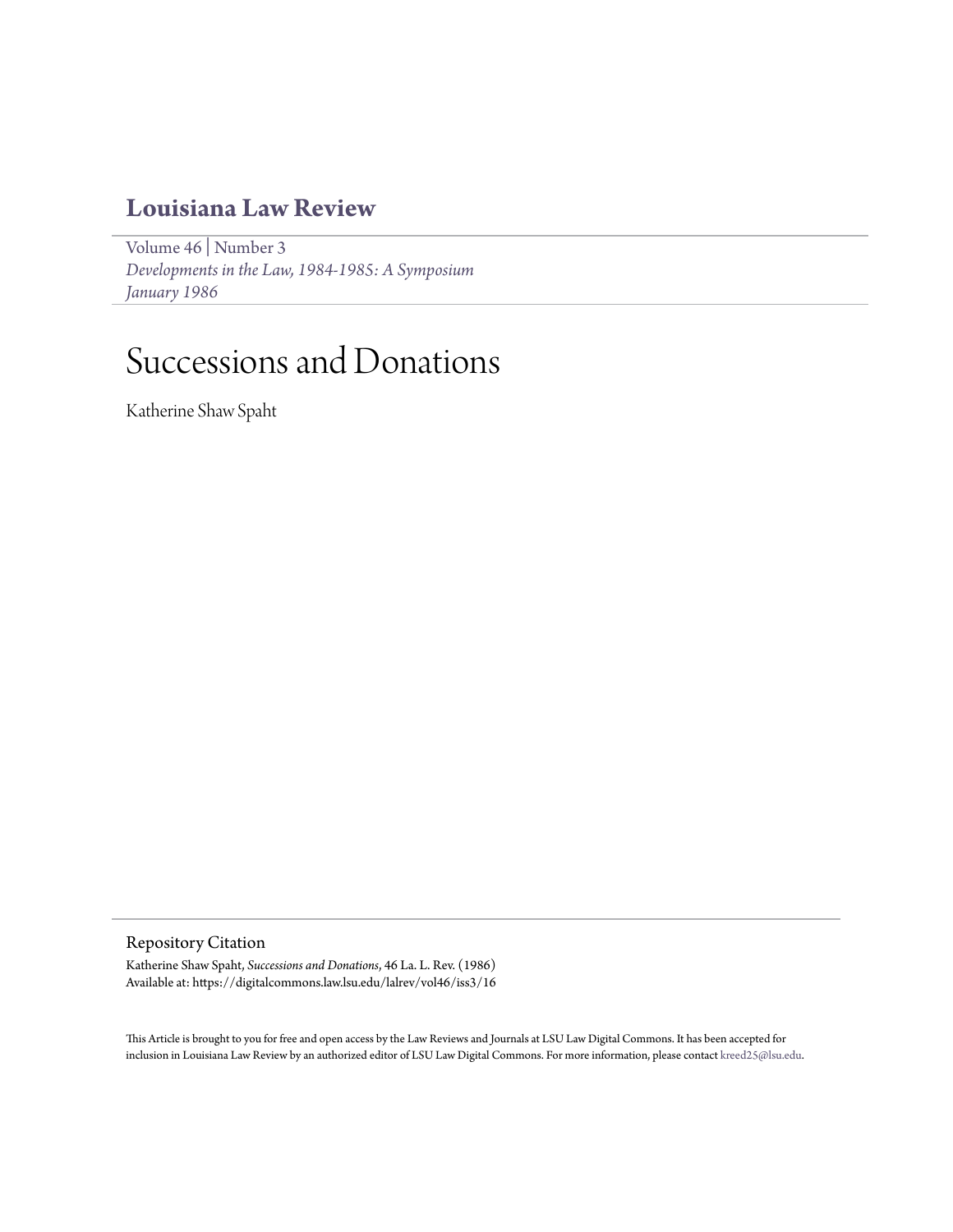## **SUCCESSIONS AND DONATIONS\***

*Katherine Shaw Spaht\*\**

## **DISINHERISON**

An additional ground for disinherison was added to the current list **by** Act 456 of the **1985** Legislative Session. The twelfth ground for disinherison of a child **by** his parent is "[ilf the child has known how

Copyright 1986, **by LOUISIANA** LAW REVIEW.

Much could be written about two court of appeal decisions concerning collation and when it is due: Succession of Dittmar, 458 So. 2d **163** (La. App. 5th Cir. 1984) and Succession of Lomonaco, 465 So. 2d **781** (La. App. 5th Cir. 1985). In Succession of Dittmar, supra at 166, the court opined: "It cannot **be** determined whether a collation debt may be due until the value of the estate as a whole is finally fixed in the succession proceedings and action is taken to have the succession property partitioned." In Succession of Lomonaco, supra at **784,** the court first distinguished "fictitious" from "actual" collation, the latter defined as a "return in fact to the succession **by** the descending forced heir of property he has received from the ancestor **by** donations." "Actual" collation, according to the court, is "an incident of the partitioning of a succession." The demand in Succession of Lomonaco, supra, was treated as a demand for "fictitious" collation, defined as a demand "made in order to calculate the actual mass of the successions to enable the executor to determine the legitime of the forced heirs, and subsequently to determine whether that legitime has been impinged upon." **Id.**

The quotations excerpted from the two cases illustrate the courts' confusion of the action for collation (La. Civ. Code arts. 1227-1288) and the action for reduction (La. Civ. Code arts. 1502-1518). Furthermore, "fictitious" collation to calculate the active mass of the succession is nothing more than deciding whether or not the ancestor made a donation to the forced heir under La. Civ. Code art. 1505. In addition to the confusion of reduction, collation, and the active mass calculation under article 1505, the court concluded that collation is incident to a partition of succession property under La. Civ. Code arts. 1331-1335, even though the jurisprudence has established that a demand for collation can not be entertained after a judgment of possession is rendered. Kinney v. Kinney, **150** So. 2d 671 (La. App. 3d Cir. 1963) (citing Doll v. Doll, 206 La. 550, 19 So. 2d 249 (1944)). The articles on partition of successions are seldom relied upon in practice (except for the substantive principles of the law of co-ownership). Many of the articles were superseded or replaced **by** the Code of Civil Procedure articles on successions. La. Code Civ. P. arts. 2811-3462. Because of the complexity of interrelated issues, Succession of Dittmar and Succession of Lomonaco deserve more lengthy evaluation and development. The two cases, among others, will be the subject of a forthcoming article to be published on collation. See generally, Comment, The Louisiana Concept of Res Judicata, 34 La. L. Rev. 763 (1974); Comment, Some Aspects of Collation, 34 La. L. Rev. **782** (1974).

\*\* Professor of Law, Louisiana State University.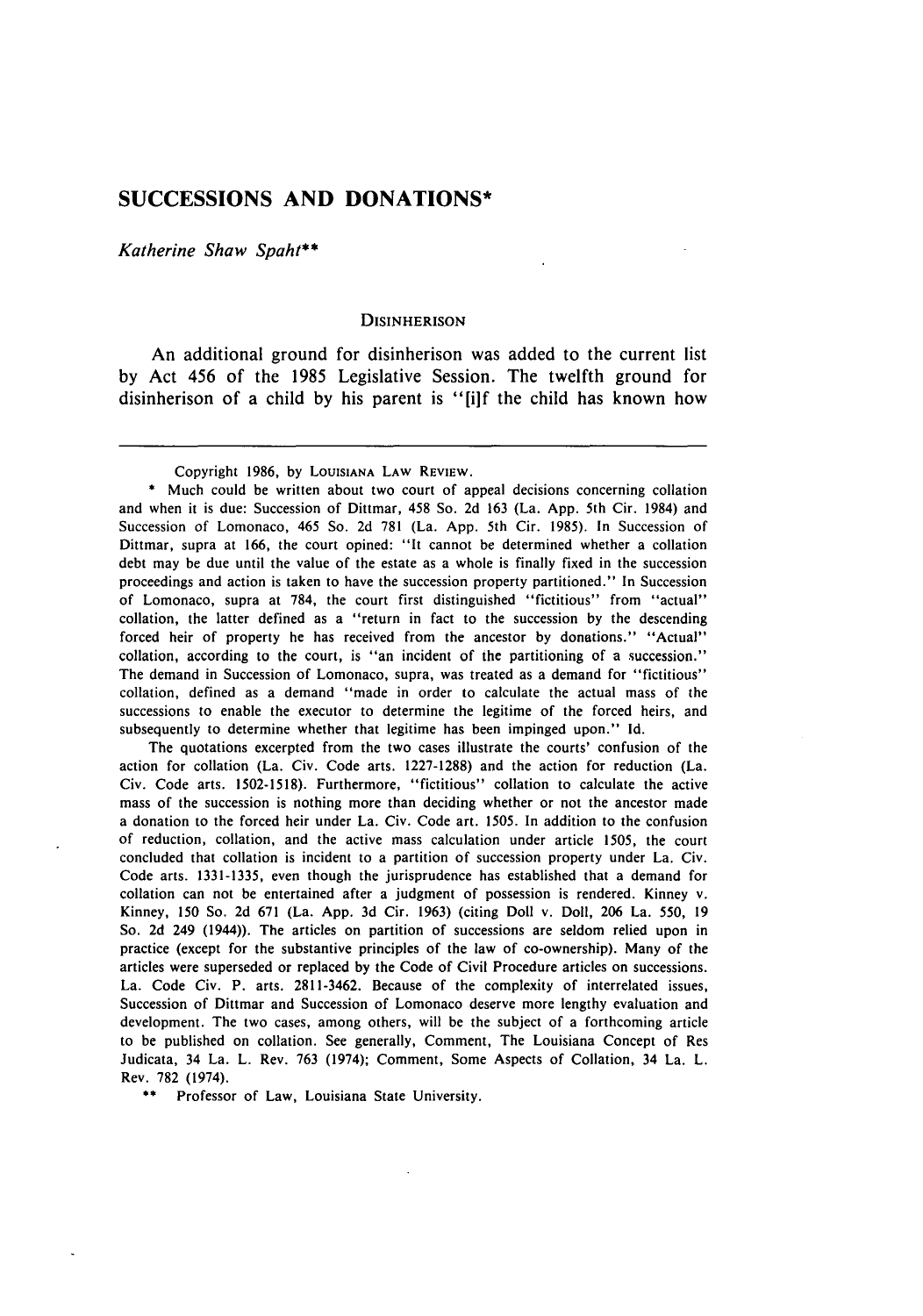to contact the parent, but has failed without just cause to communicate with the parent for a period of two years after attaining the age of majority, except when the child is on active duty in any of the military forces of the United States."' Ascendants other than parents were denied the availability of the twelfth ground for disinheriting grandchildren and greatgrandchildren.<sup>2</sup> Denial of the ground for disinherison to other ascendants is a reasonable position considering the fact that society no longer recognizes the cohesiveness of the extended family. A grandchild, either during the life of his parent (the forced heir) or thereafter, may fail to communicate with his grandparent for a period of two years after his majority without intending disrespect and in conformity with normal societal behavior.

Much of the impetus for liberalizing the grounds for disinherison must be attributed to the proponents of forced heirship who recommended alternatives to abolition of the institution.3 During the legislative session, as has been the case for the past four years, bills were introduced to amend the Louisiana Constitution by repealing the provision which prohibits the Legislature from abolishing forced heirship.<sup>4</sup> The bill introduced in the House of Representatives<sup>5</sup> received an unfavorable committee recommendation, and the Senate bill was never heard.<sup>6</sup> The legislative climate at the time Act 456 was passed becomes important in deciding how to interpret its amendments to the articles on disinherison. The avowed purpose of the authors of House Bill **111,** which became Act 456, was to make disinherison less difficult for a parent under the enumerated grounds. Those legislators voting for House Bill 111, which passed, and against House Bill 115, which did not, concluded that a more permissive statutory scheme of disinherison is superior to repealing forced heirship. Against such a background, the new ground for disinherison should be interpreted liberally.

In addition to the legislative climate, the amendments to the disinherison articles provide further support for such a conclusion. The following language was added to article 1621 after the listing of grounds

<sup>1. 1985</sup> La. Acts No. 456.

<sup>2.</sup> La. Civ. Code art. 1622 (as amended by 1985 La. Acts No. 456):

The ascendants may disinherit their descendants, coming to their succession, for the first nine and the eleventh causes expressed in the preceding article, when the acts there mentioned have been committed toward them or toward the parents, but they can not disinherit their descendants for the tenth or twelfth cause.

<sup>3.</sup> See Samuel, Shaw & Spaht, Developments in the Law, 1983-1984-Successions and Donations, 45 La. L. Rev. 575, 595-604 (1984); Lemann, In Defense of Forced Heirship, 52 Tul. L. Rev. 20 (1977).

<sup>4.</sup> La. Const. art. XII § 5.

<sup>5.</sup> H.B. 115, 1985 Reg. Sess.

<sup>6.</sup> S.B. 42, 1985 Reg. Sess.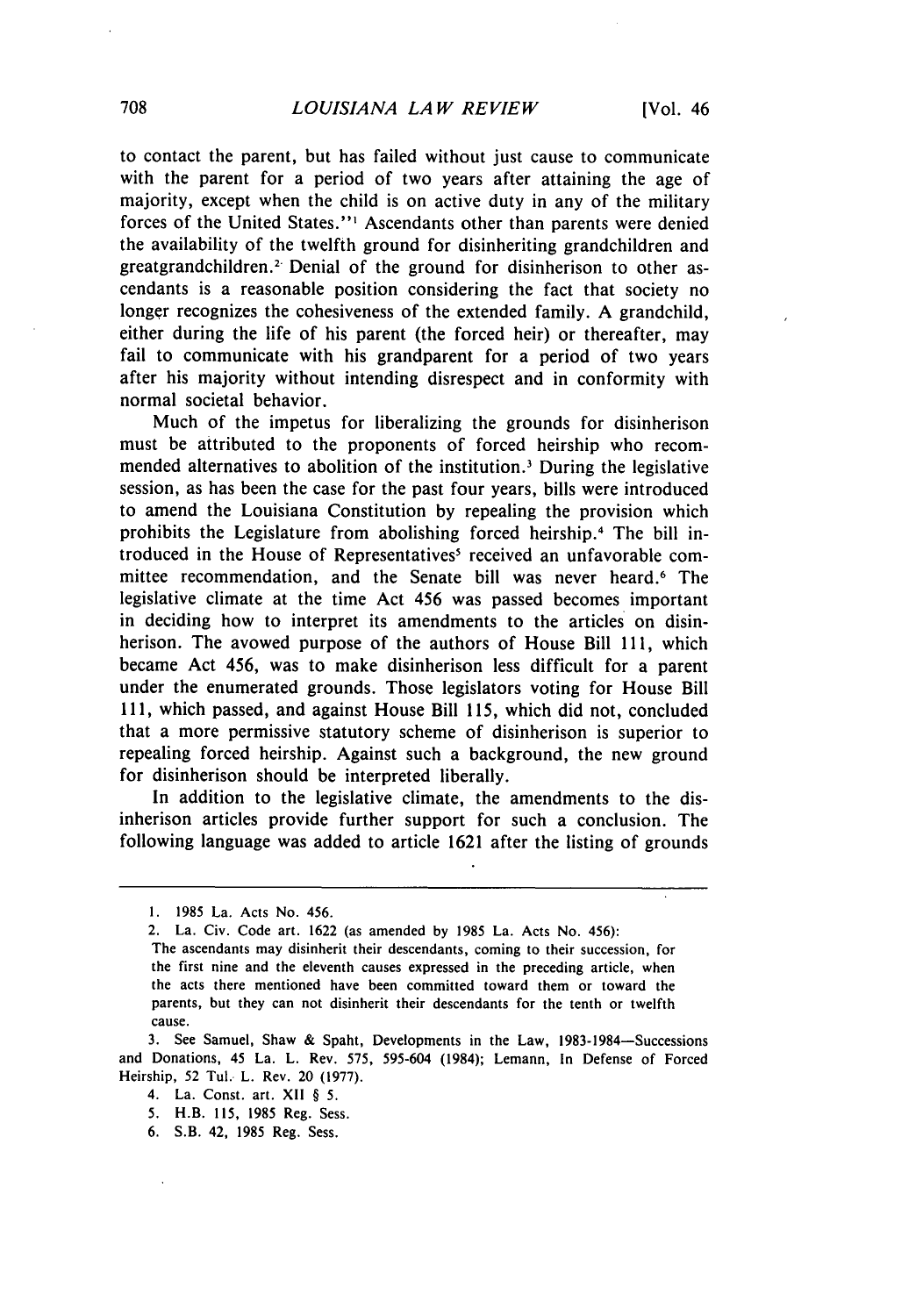for disinherison: "There shall be a rebuttable presumption as to the facts set out in the act of disinherison to support these causes."<sup>7</sup> Thus, the will that must contain the testator's reason for disinheriting his forced heir<sup>8</sup> may also include the relevant facts which shall be presumed true. The presumption being expressly rebuttable, the burden of persuasion falls upon the forced heir "to prove that the cause stipulated for disinherison did not exist."<sup>9</sup>

The presumption as applied to the new ground for disinherison imposes the burden of persuasion on the heir to prove **(1)** he did communicate with the parent and, furthermore, that two *consecutive*<sup>10</sup> years did not elapse between such communications; or (2) he did not know how to contact the parent;<sup>11</sup> or  $(3)$  his failure to so communicate was with just cause.<sup>12</sup> As to other grounds, the heir must prove such conduct did *not* occur-for example, the child did not strike the parent,  $3$ or treat the parent cruelly,<sup>14</sup> or attempt to take the parent's life.<sup>15</sup> The burden of proving that disrespectful conduct did not occur, which is a significant change in the law,<sup>16</sup> is somewhat analogous to the burden borne by the spouse who seeks alimony after divorce<sup>17</sup> to prove that

7. La. Civ. Code art. 1621 (as amended by 1985 La. Acts No. 456).

8. La. Civ. Code art. 1624 (as amended by 1985 La. Acts No. 456):

The testator shall express in the will for what reasons he disinherited his forced heirs or any of them, and the forced heir so disinherited is obliged to prove that the cause stipulated for disinherison did not exist or that he was reconciled with the testator after the act or circumstance alleged to constitute the cause for disinherison.

9. Id.

10. The legislation does not specifically require that the two years be consecutive but that surely was the intention. The language utilized to express the twelfth ground resembles strongly that found in La. R.S. 9:422.1(3) (Supp. 1985), which has been interpreted to require two *consecutive* years of a failure to communicate. Adoption of Dore, 469 So. 2d 491 (La. App. 3d Cir. 1985); In re May, 441 So. 2d 500 (La. App. 2d Cir. 1983).

II. A condition of the twelfth ground for disinherison is that the child know how to contact the parent. La. Civ. Code art. 1621 (as amended by 1985 La. Acts No. 456): "12. If the child has known how to contact the parent **......**

12. The failure to communicate must be without just cause, which is identical to the provisions of La. R.S. 9:422.1(3) (Supp. 1985): "The other legitimate parent has refused or failed to visit, communicate, or attempt to communicate with the child, without just cause, for a period of two years." See discussion in text, infra at notes 24-41.

13. La. Civ. Code art. 1621(l).

14. La. Civ. Code art. 1621(2).

**15.** La. Civ. Code art. 1621(3).

16. La. Civ. Code art. 1624: "The testator must express in the will for what reasons he disinherited his forced heirs or any of them, and the other heirs of the testator are moreover obliged to prove the facts on which the disinherison is founded; otherwise it is null."

17. La. Civ. Code art. 160: "A. When a spouse has not been at fault and has not sufficient means for support . . . .<sup>"</sup>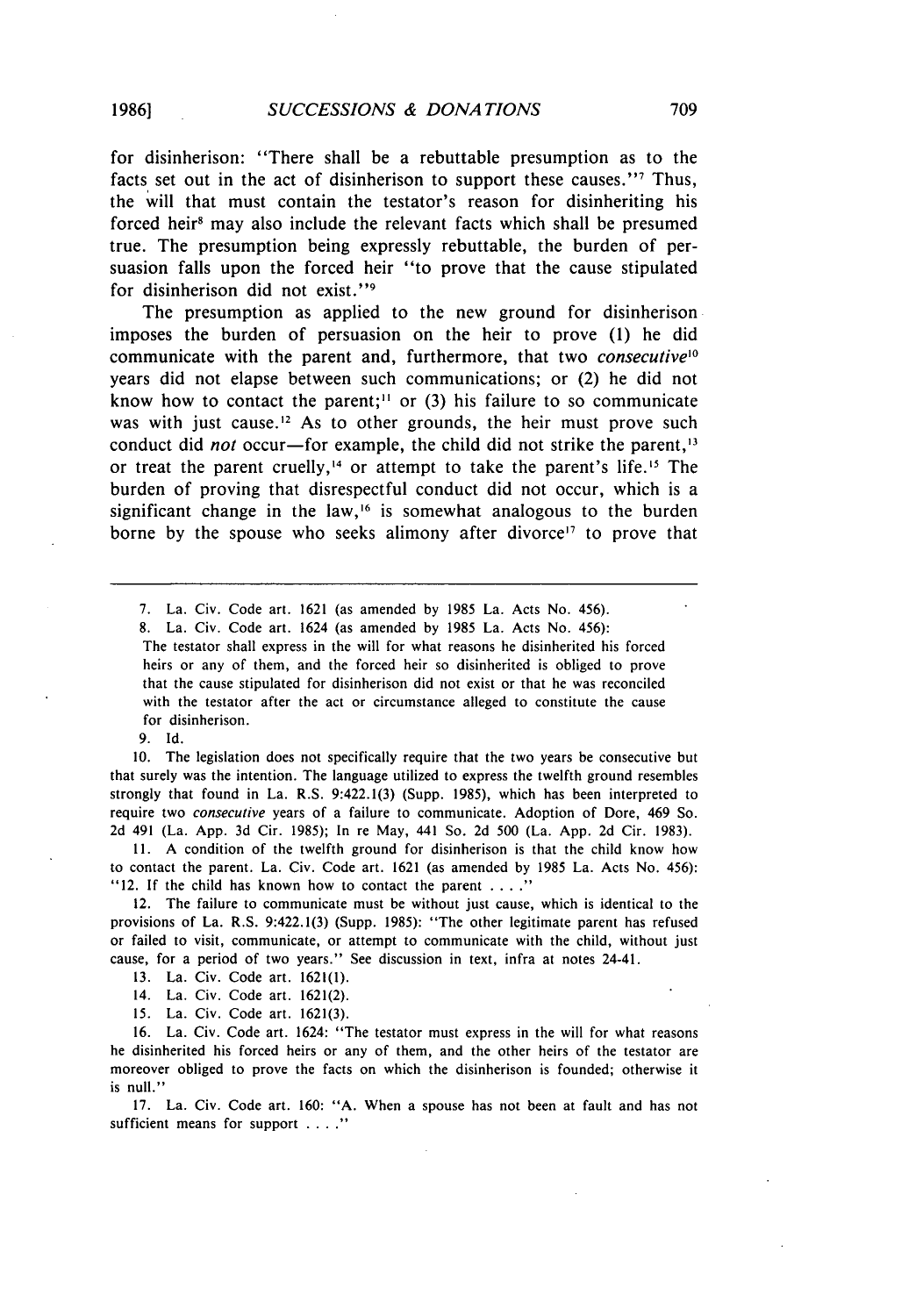he or she was without any fault which would be sufficient to entitle the other spouse to a separation or divorce." As has been observed elsewhere, "if the grounds for disinherison were the failure of the disinherited heir to act, such as his failure to communicate with the testator parent for a period of years, shifting of the burden of persuasion would be appropriate and would make disinherison easier."<sup>19</sup>

What constitutes a communication by the child with his parent may present difficulties if some qualitative standard is applied. Communication surely includes "cards, letters, . . . gifts,"<sup>20</sup> telephone calls, telegrams, or similar modes. Since the forced heir will bear the burden of persuading the judge that he did communicate with his parent, it would be advisable for the heir to have independent corroboration of the communication, such as a letter sent certified mail, return receipt requested. If the fact of communication is established, the question remains whether the letter, for example, must meet some qualitative standard. Must the contents of the letter be examined to determine if it is respectful? Should a letter from a child who denounces the parent in derogatory and abusive language be treated as a communication? The answer must be that the contents of the communication will be examined to assure that the child has been respectful toward the parent. However, the contents of the communication need not be considered ineffective if the child chooses to disagree or argue with a parent, since a child of the age of majority is no longer under an obligation to obey his parent, only to respect him.<sup>21</sup>

Disinherison for failure to communicate only applies in instances where the child is a major. This limitation assures that the child will not suffer from a failure or refusal by another person, such as a tutor if the parents are separated or divorced,<sup>22</sup> to communicate with or to permit the child to communicate with the parent. Another exception to the non-communication ground is if the child is on active duty in any of the military forces of the United States.<sup>23</sup> Although in many instances

- 21. La. Civ. Code arts. 215, 217, and 218.
- 22. La. Civ. Code arts. 246, 248, and 250.
- 23. La. Civ. Code art. 1621 (as amended by 1985 La. Acts No. 456):
- The just causes for which parents may disinherit their children are twelve in number. There shall be a rebuttable presumption as to the facts set out in the act of disinherison to support these causes. These causes are, to wit:  $...$

12. If the child has known how to contact the parent, but has failed without just cause to communicate with the parent for a period of two years after attaining the age of majority, except when the child is on active duty in any of the military forces of the United States.

<sup>18.</sup> Adams v. Adams, 389 So. 2d 381 (La. 1980); La. Civ. Code arts. 138-139. See discussion in Samuel, Shaw & Spaht, supra note 3, at 602-03.

<sup>19.</sup> Samuel, Shaw & Spaht, supra note 3, at 603.

<sup>20.</sup> In re May, 441 So. **2d** 500, 504 (La. App. **2d** Cir. **1983).**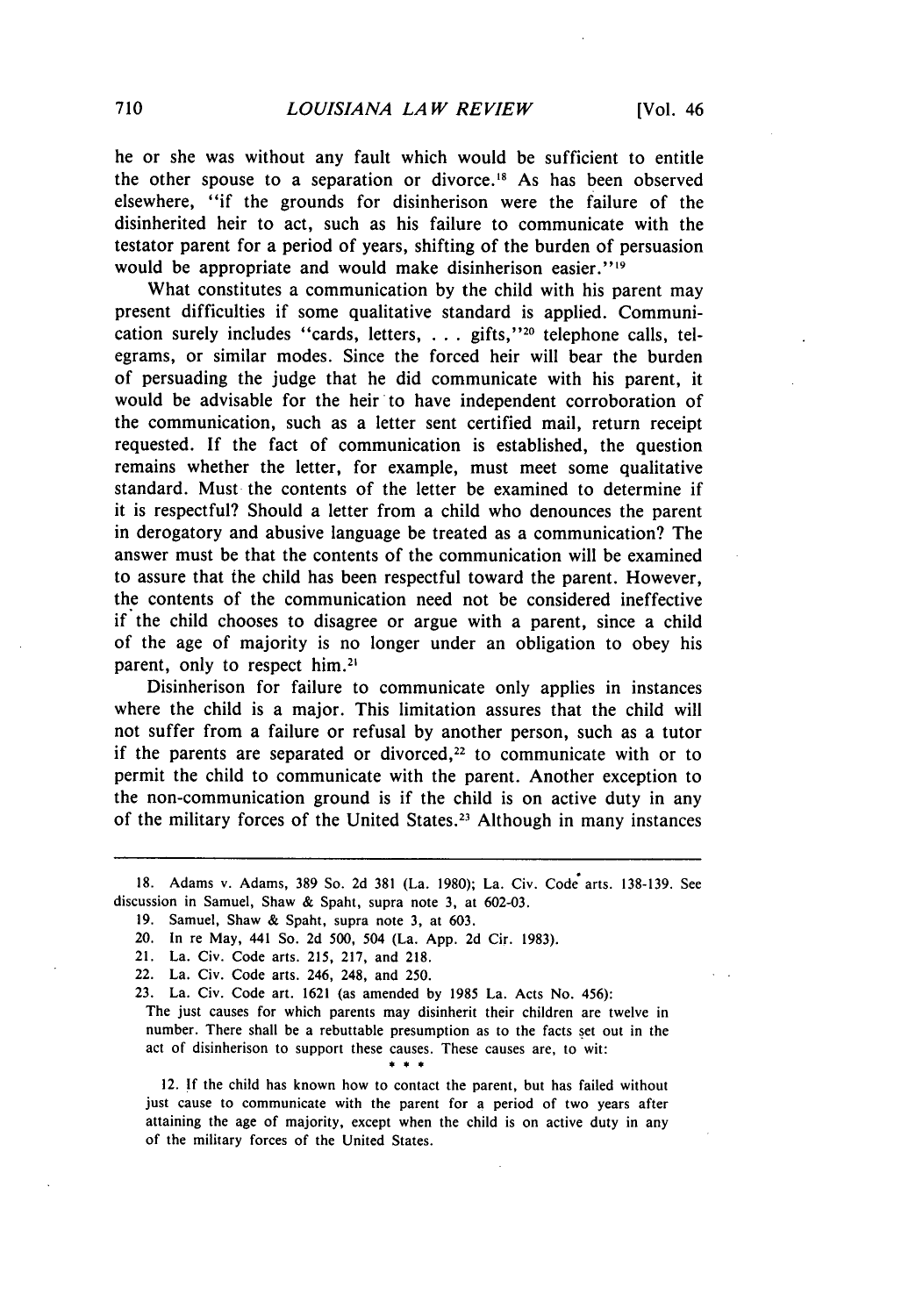the failure to communicate while in military service may have been excused as "just cause," the legislative assumption made by the statutory exception is that the child is unable to communicate either as a practical matter or as a matter of national security. Obviously, there will be instances in which the child on active duty in the military will be excused from communicating with the parent even though there was no practical or security reason preventing him from doing so.

The heir may also prove as a defense to disinherison that his failure to communicate was with "just cause." "Just cause" explicitly provided by the statute includes lack of knowledge concerning how to contact the parent<sup>24</sup> and active military service.<sup>25</sup> Other examples of "just cause" can be borrowed perhaps from the statute dispensing with the natural parent's consent to an adoption.<sup>26</sup> A condition of the parent's failure to communicate with the child which makes his consent to the adoption unnecessary is that the failure to communicate be without just cause. A survey of the jurisprudence interpreting the adoption provision reveals that parents have urged the following circumstances as just cause: incarceration,<sup>27</sup> drug addiction,<sup>28</sup> and emotional state.<sup>29</sup> Incarceration urged

24. La. Civ. Code art. 1621 (as amended by 1985 La. Acts No. 456): "12. If the child has known how to contact the parent . . . ."

Consider in connection with this statutory excuse from failure to communicate, the dilemma of an adopted child who does not know the identity of his biological parent. The child cannot discover the parent's identity unless he can prove a compelling necessity (which inheritance as a forced heir may be). Even if the child proves a compelling necessity, a curator is appointed to examine the original birth certificate to determine to what extent it is necessary to release the information to the adopted child. La. R.S. 40:81 (Supp. 1977); Massey v. Parker, 369 So. 2d 1310 (La. 1979), discussed in Spaht, The Work of the Louisiana Appellate Courts for the 1978-1979 Term-Persons, 40 La. L. Rev. 543, 554-58 (1980). However, for the adopted child who does know the identity of his biological parent-for example, in the case of a stepparent adoption where the natural parent has forfeited his right to consent by his conduct under La. R.S. 9:422.1 (Supp. 1985)-it is imperative under the literal language of the new grounds that the child communicate with the parent every two years so as not to lose the right of inheritance retained under La. Civ. Code art. 214.

The child who potentially has two fathers, in the case where the husband of the mother is presumed to be the father under La. Civ. Code art. 184 and another man has legitimated, acknowledged, or been allowed to establish his filiation under La. Civ. Code art. 209, must communicate with both so as to retain his inheritance rights as a forced heir in their successions. See, e.g., Succession of Mitchell, 323 So. 2d 451 (La. 1975); Warren v. Richard, 296 So. 2d 813 (La. 1974); but see, Griffin v. Succession of Branch, 452 So. 2d 344 (La. App. Ist Cir. 1984), writs granted, 458 So. 2d 108 (La. 1984).

25. La. Civ. Code art. 1621 (as amended by 1985 La. Acts No. 456).

26. La. R.S. 9:422.1(3) (Supp. 1985).

27. State v. Jones, 373 So. 2d 1331 (La. App. 4th Cir. 1979); In re Brannon, 340 So. 2d 654 (La. App. 2d Cir. 1976).

28. In re Daboval, 377 So. 2d 459 (La. App. 4th Cir. 1979), cert. denied, 380 So. 2d 101 (La 1980).

29. State ex rel. Haynes, 368 So. 2d 783 (La. App. 2d Cir.), rev'd sub nom. on other grounds, Haynes v. Mangham, 375 So. 2d 103 (La. 1979).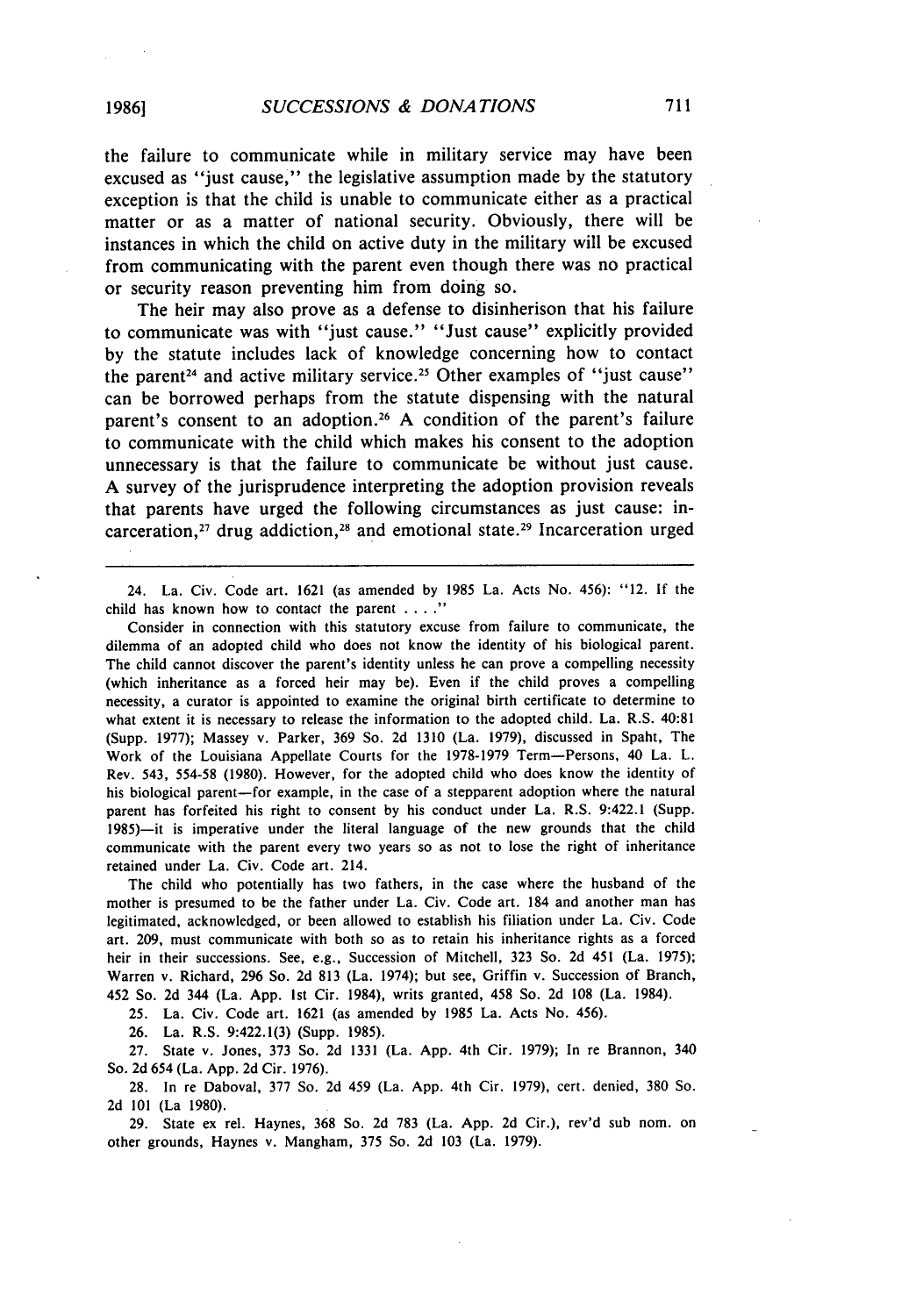as just cause for failure to communicate with a child was rejected by the court: "We would think that a father situated such as this who had a real concern for his children would recognize that, in order to maintain a relationship under these circumstances, an extra effort is necessary." 30 The same should be true if the child is incarcerated and fails to communicate with the parent. It is also obvious that the Legislature intended to place the burden of making the effort to communicate on the child, since *failure,* not *refusal,* to communicate is the ground for disinherison. In the two cases where drug addiction<sup>31</sup> and the emotional state of the parent<sup>32</sup> were offered as "just cause" for failure to communicate or pay support,<sup>33</sup> the issue was avoided by the court.

In deciding what constitutes just cause for failure to communicate by the *child,* the child's psychological state of mind presents the most difficulty. Drug addiction with its accompanying dependency and anxiety, other serious psychiatric problems that can be clinically identified, or psychological disturbances created by such events as an argument with the parent or a stepparent may be urged by the heir as "just cause."<sup>34</sup> Consider, for example, the factual circumstances of *Succession of Lan*dry.<sup>35</sup> If the case had been decided under Civil Code article 1621 as amended, the heir would have been compelled to argue "just cause" for his failure to communicate with his mother from 1947 until her death in 1980.<sup>36</sup> The "just cause" for his failure to communicate was an acrimonious incident involving the removal of the heir's refrigerator from an apartment owned by his mother. In her will the mother wrote, " 'My son, Wilbert, never apologized for striking me or for the above referred to attack upon me and although he has always lived in the City of New Orleans or the Greater New Orleans Area, he has never come to see his mother even on many occasions (sic) when I was confined

33. La. R.S. 9:422.1(1), (2) (Supp. 1985).

34. Adoption of Dore, 469 So. 2d 491 (La. App. 3d Cir. 1985). Under La. R.S. 9:422.1(3) (Supp. 1985), the father claimed that his failure to communicate with the child was justified because (1) the divorce decree did not establish visitation rights, and (2) the mother only allowed him to visit in her home, with her and her new spouse present. The court ultimately found that the failure to communicate was without just cause. According to the court, the parent's failure to communicate must be due to factors beyond his control.

35. 463 So. 2d 681 (La. App. 4th Cir. 1985).

36. "It is uncontroverted that Wilbert and his mother did not reconcile after their argument in 1947. They did not speak or see each other." Id. at 684.

<sup>30.</sup> In re May, 441 So. 2d 500, *505* (La. App. 2d Cir. 1983).

<sup>31.</sup> In re Daboval, 377 So. 2d 459 (La. App. 4th Cir. 1979), cert. denied, 380 So. 2d 101 (La. 1980). See also State v. Jones, 373 So. 2d 1331 (La. App. 4th Cir. 1979).

<sup>32.</sup> State ex rel. Haynes, 368 So. 2d 783 (La. App. 2d Cir.), rev'd sub nom. on other grounds, Haynes v. Mangham, 375 So. 2d 103 (La. 1979).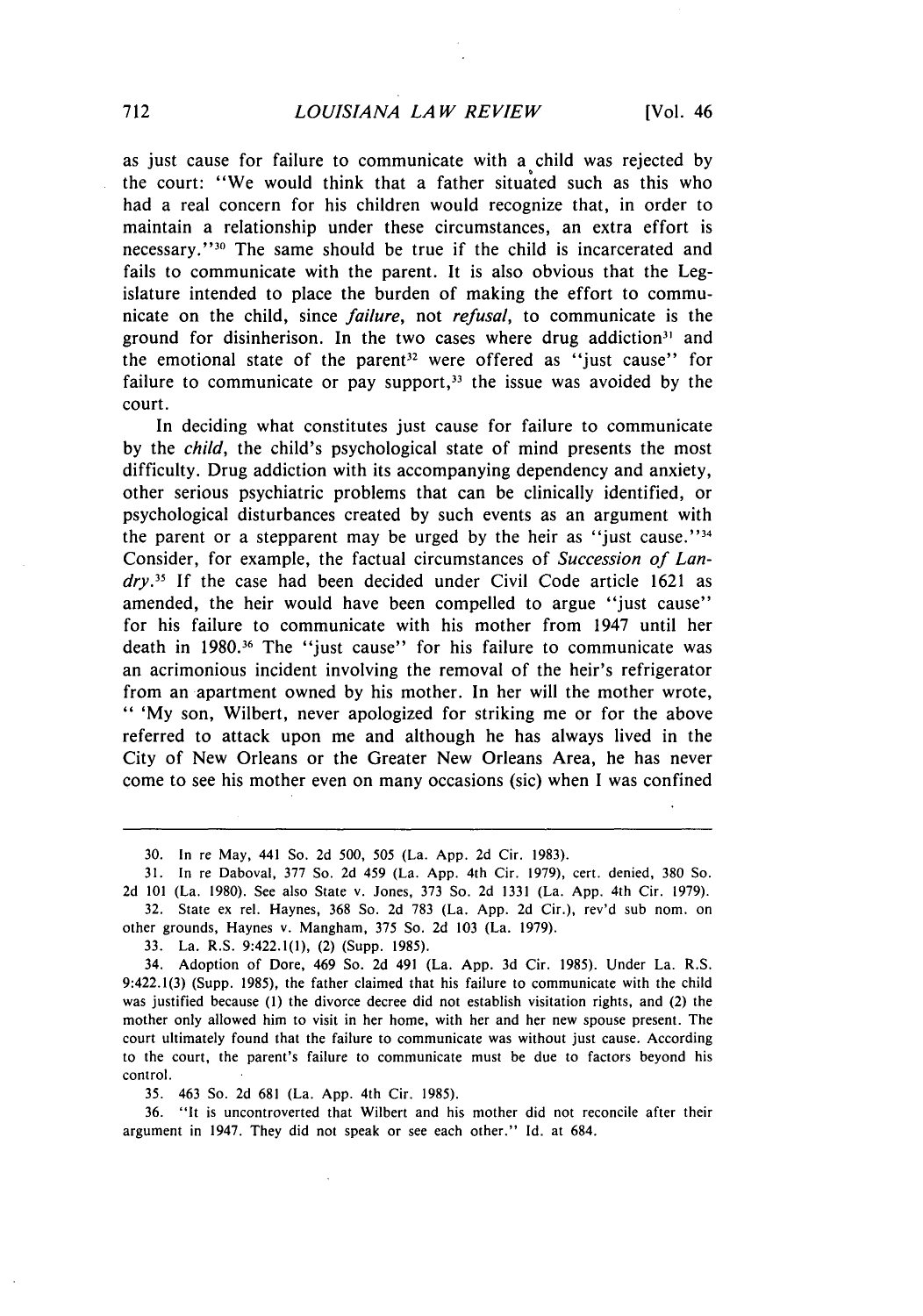**19861**

to the hospital because of a heart condition or other physical ills.' "" The court suggested in its opinion that the mother was as much at fault as the child in failing to heal the breach: "Respect between parent and child is a mutual obligation." $38$ 

However, in *Succession of Landry,* the executrix was seeking to prove that the disinherited heir had been guilty of cruelty to his mother.<sup>39</sup> The court responded to the allegations of cruel treatment in the following manner: "An argument which results in prolonged indifference by both parties cannot be characterized as 'cruelty' by one of the parties." 40 It then added gratuitously, "[d]isinherison cannot result from a child's failure to communicate with a parent."<sup>41</sup>

The law has changed. Because the legislation now imposes a responsibility upon the child to communicate with a parent, an argument that creates strained relations with the parent should not constitute "just cause." The communication by the child need not apologize to the parent for an argument where both parties were at fault, but it should be respectful in tone, as was previously discussed. Furthermore, reliance upon the jurisprudence interpreting "just cause" under the adoption statute should proceed cautiously because the policies underlying adoption and disinherison differ substantially. Whereas the adoption statutes dispensing with the natural parent's consent must be strictly construed as in derogation of the natural parent's rights, the disinherison legislation should be interpreted liberally to permit a parent greater freedom in disinheriting an unworthy child. The motivation of the law regulating parent-child relations<sup>42</sup> is to assure the natural parent the opportunity to establish strong emotional ties to the child. If the parent is dead, there is no reason to deny the disinherison to encourage such emotional relationship. Yet, balanced against the strict interpretation of the adoption statutes is a consideration also not present in the laws on disinherison—the critical need to provide a stable, warm, loving environment for the minor child.

The forced heir is also permitted to establish reconciliation with his parent as a defense to any of the twelve grounds. For the first time reconciliation is referred to in the legislation,<sup>43</sup> although it has been recognized by the jurisprudence since 1941.<sup>44</sup> Reconciliation, referred to

42. La. Civ. Code arts. 215-237.

43. La. Civ. Code art. 1624 (as amended by 1985 La. Acts No. 456). For the text of this article, see supra note 8.

44. Succession of Lissa, 198 La. 129, 3 So. 2d 534 (1941); La. Civ. Code art. 1710. See also discussion in Samuel, Shaw & Spaht, supra note 3, at 603-04.

<sup>37.</sup> Id. at 683.

<sup>38.</sup> Id. at 684.

<sup>39.</sup> La. Civ. Code art. 1621(3).

<sup>40. 463</sup> So. 2d at 684.

<sup>41.</sup> Id.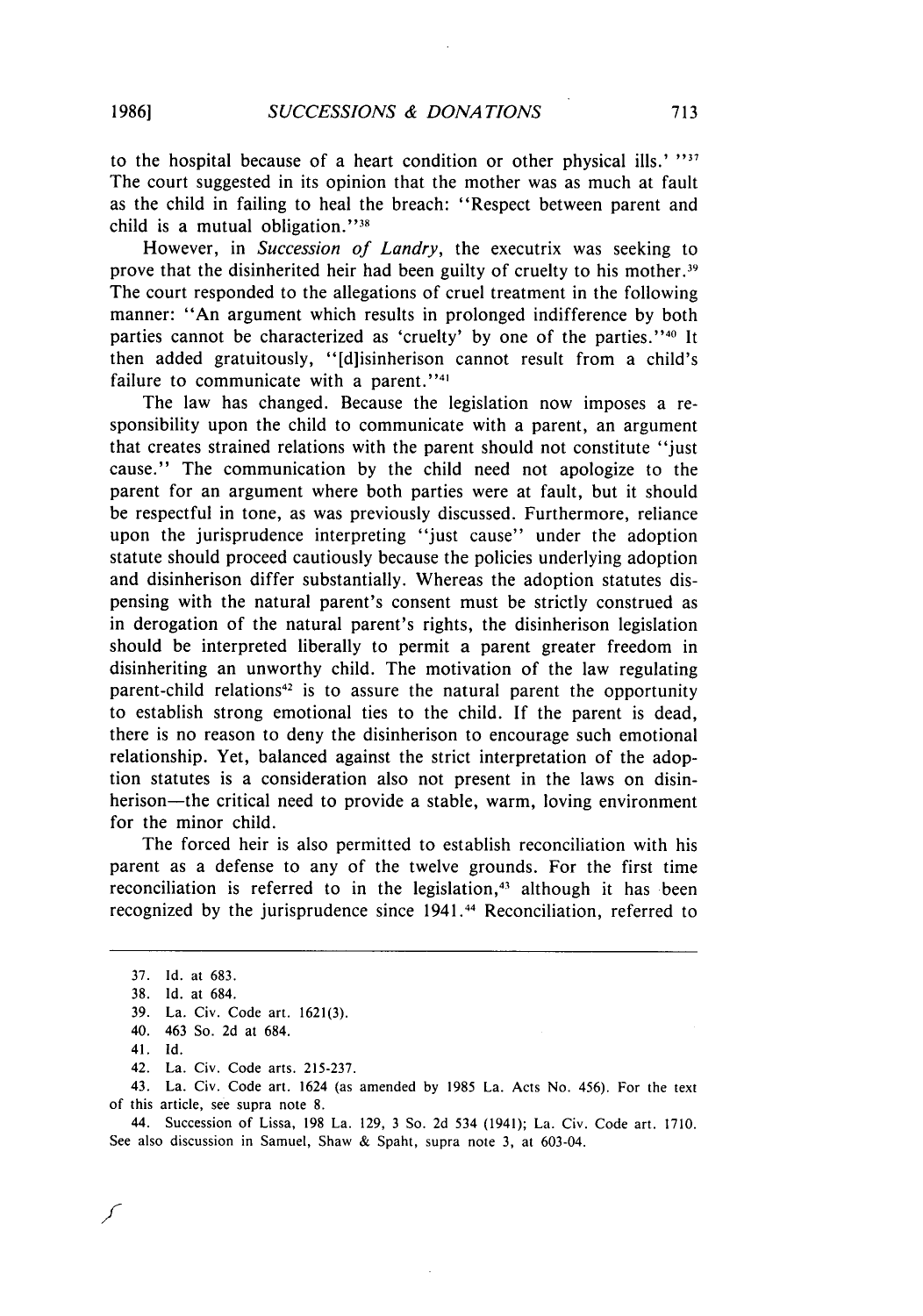in Civil Code article 152,<sup>45</sup> means essentially forgiveness, and the jurisprudence contains examples of the type of conduct implying forgiveness<sup>46</sup> and the type of conduct that does not.<sup>47</sup>

The new ground for disinherison can be asserted in successions if the testator dies after September 6, 1985, the effective date of Act 456. The rights of forced heirs vest only at the moment of the testator's death.<sup>48</sup> In *Hughes v. Murdock*,<sup>49</sup> the court, foreseeing legislation such as Act 456, opined:

No one can be said to have any vested right in any existing legal capacity, in reference to any future contract or advantage to result from that capacity. He who to-day is by law a forced heir, in expectancy, may to-morrow, by a new law, be declared liable to be disinherited by will, or incapable even of succeeding ab intestato. It may be assumed, as a general rule, that the mere capacity or incapacity of particular classes of persons to contract or to inherit depends upon the legislative will. $50$ 

Even though the conduct of the heir occurred before the effective date of the legislation and was not considered *specifically* offensive,<sup>51</sup> the testator may utilize the new grounds for disinherison. So if the testator drafts a will disinheriting the heir for failure to communicate and dies after September 6, 1985, it is an example of the immediate

48. La. Civ. Code art. 934; Henry v. Jean, 238 La. 314, 326, 115 So. 2d 363, 367 (1959). In **I** M. Planiol, Traite Elementaire de Droit Civil No. 247, at 177 (12th ed. La St. L. Inst. trans. 1959), the author states: "The attribution of property in virtue of the testament is accomplished on the contrary, only on the day of the death of the testator. The consequence is that if, during this interval, a law comes into being which reduces the. disposable portion of the estate, it is applicable."

49. 45 La. Ann. 935, 13 So. 182 (1893) (syllabus of court). See also Hyde v. Planters Bank, 8 Rob. 416 (La. 1844).

50. Hughes v. Murdock, 45 La. Ann. at 935, 13 So. at 182. Obviously, what the court said concerning the legislative will being determinative of the particular class of persons that will inherit was before the constitutional provisions prohibiting the Legislature from abolishing forced heirship. La. Const. art. XII, § 5 (1974); La. Const. art. IV, § 16 (1921).

51. Despite what the court says in Succession of Landry, if the failure to communicate is not the parent's fault, it should be considered cruel treatment, just as indifference and neglect are treated as cruel treatment under La. Civ. Code art. 138(3). See Dollar v. Dollar, 159 La. 219, **105** So. 296 (1925); R. Pascal & K. Spaht, Louisiana Family Law Course 151 (3d ed. 1982); Comment, The Degree of Cruelty Necessary to Justify Separation from Bed and Board in Louisiana, 16 La. L. Rev. 533 (1956).

<sup>45.</sup> La. Civ. Code art. 152: "The action of separation shall be extinguished by the reconciliation of the parties, either after the facts which might have given ground to such action, or after the action has been commenced."

<sup>46.</sup> Succession of Lissa, 198 La. 129, 3 So. 2d 534 (1941).

<sup>47.</sup> Succession of Chaney, 413 So. 2d 936 (La. App. 1st Cir. 1982).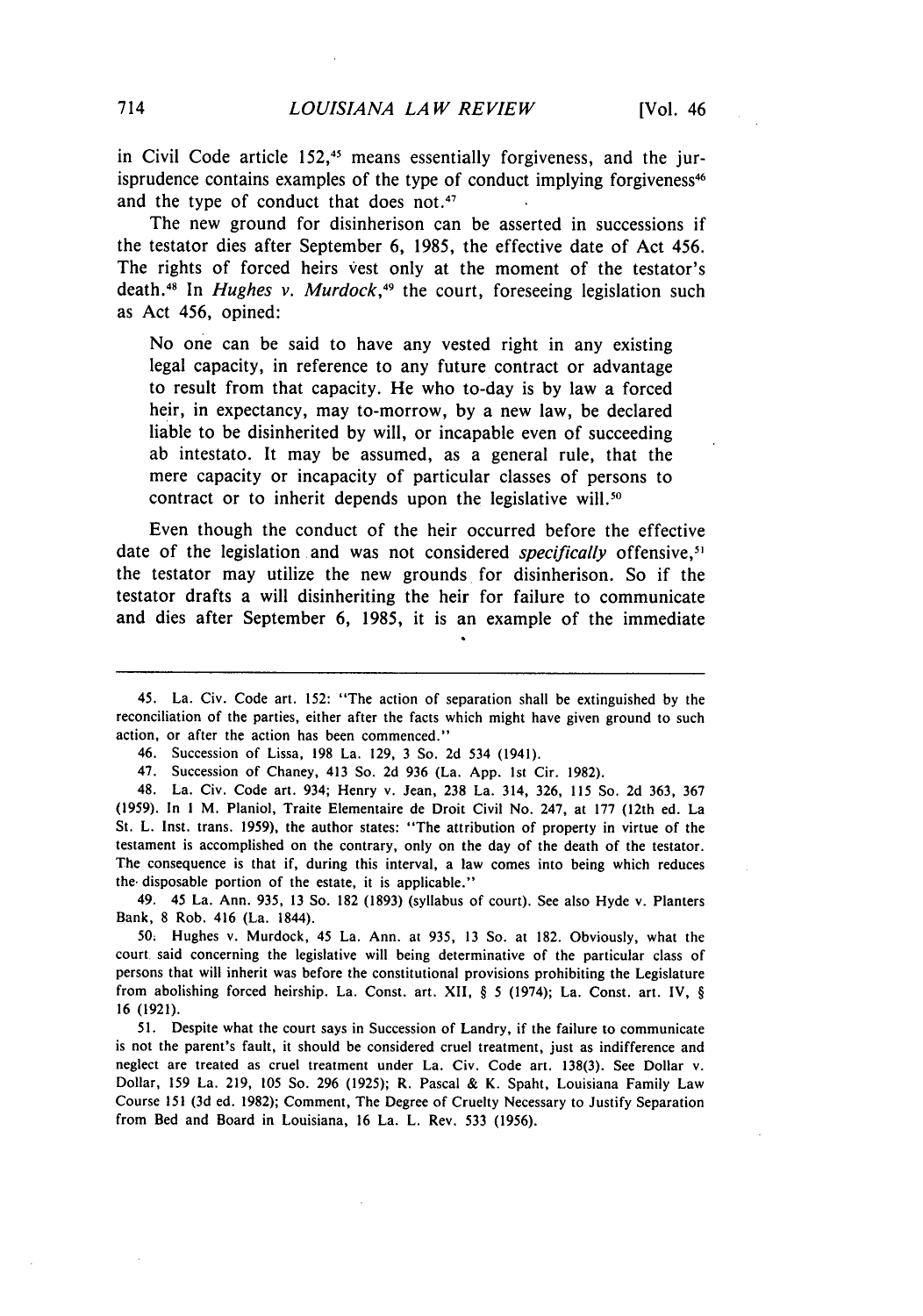application of the law drawing upon antecedent facts.<sup>52</sup> An analogy would be a new ground for divorce based upon the spouses' living separate and apart for a period of time which occurred before the effective date of such legislation. In *Hurry v. Hurry*,<sup>53</sup> the court awarded the husband a divorce based upon the fact that the spouses had lived separate and apart, even though they had done so before the effective date of the legislation. Arguments by the wife that application of the new legislation would be unconstitutional because it denied her property without due process and divested her of vested rights were rejected. Disinherison, like divorce, is an instance described by Planiol where judicial intervention is necessary, for no one is disinherited until adjudged so.<sup>54</sup> In such a case, "if intervention of a court is necessary to bring about a new juridical situation (for example, divorce or separation of property) there will be no retroactivity and the court will apply the law in force at the time judgment is pronounced."<sup>55</sup>

By choosing to liberalize the laws on disinherison rather than to repeal the constitutional provision protecting forced heirship, the Legislature weighed the policies underlying the legitime<sup>56</sup> against the advantages of free testation. The scales tipped in favor of forced heirship, but not without necessary concessions to those parents of children who purposely ignore their parents, thus rendering themselves unworthy to inherit. The institution of forced heirship has survived another year.

52. **1** M. Planiol, supra note 48, No. 243A, at 175.

- 55. **1** M. Planiol, supra note 48, No. 243A, at 175.
- 56. Samuel, Shaw & Spaht, supra note 3, at 591-95.

<sup>53. 144</sup> La. 877, 81 So. 2d 378 (1919).

<sup>54.</sup> La. Civ. Code arts. 1498 and 1624.